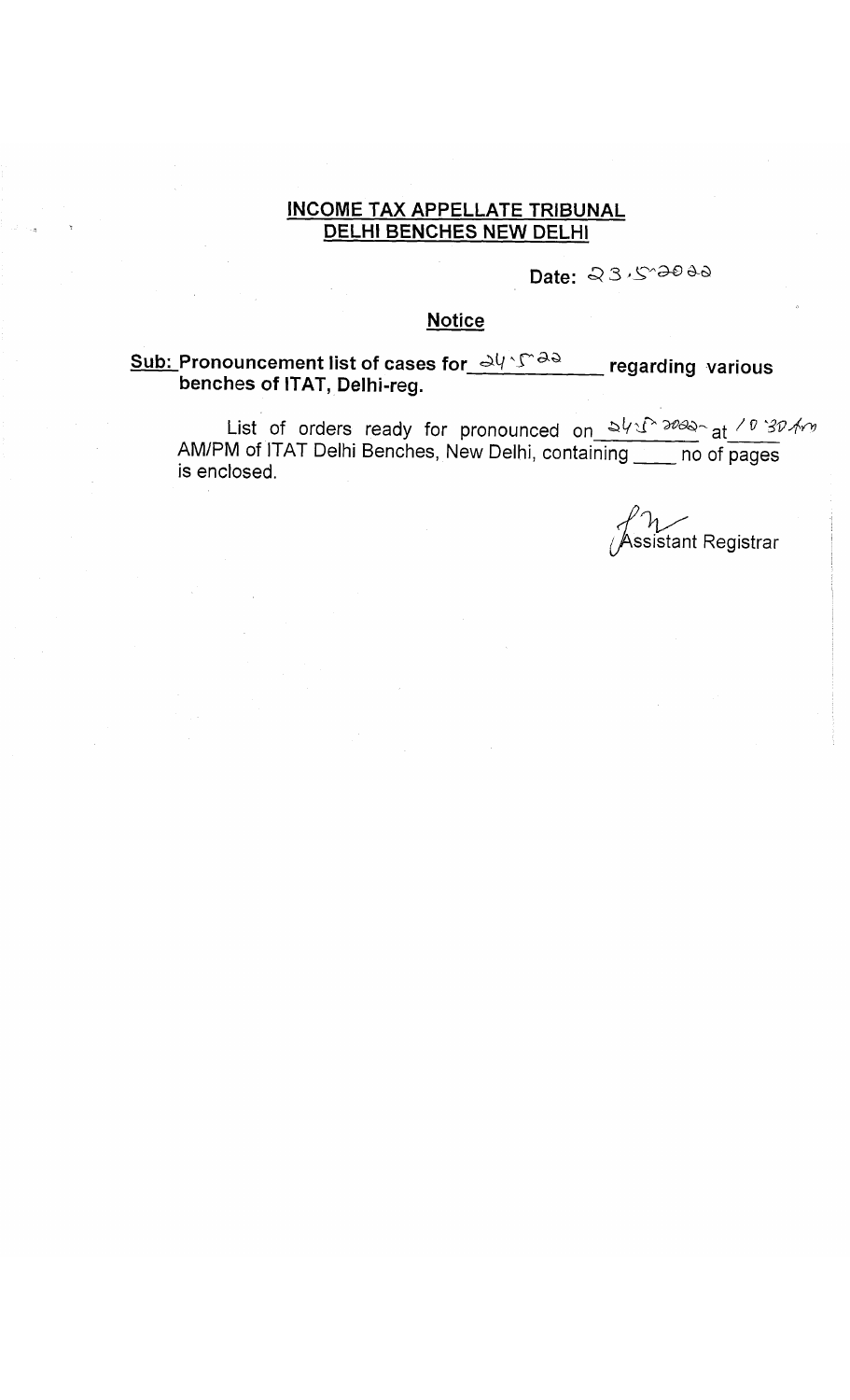# **List of orders to be pronounced on 24.05.2022**

# **BEFORE SHRI ANIL CHATURVEPI, AM & SHRI KUL BHARAT, JM**

| SI. No. TTA Nos.    | Bench   Party name                                   | $\parallel$ Authored by |
|---------------------|------------------------------------------------------|-------------------------|
| 2772/Del/2017   "G" | M/s Sumo Advertises Pvt. Ltd.,   Shri KUL BHARAT, JM |                         |

**ASSISTANT REGISTRAR**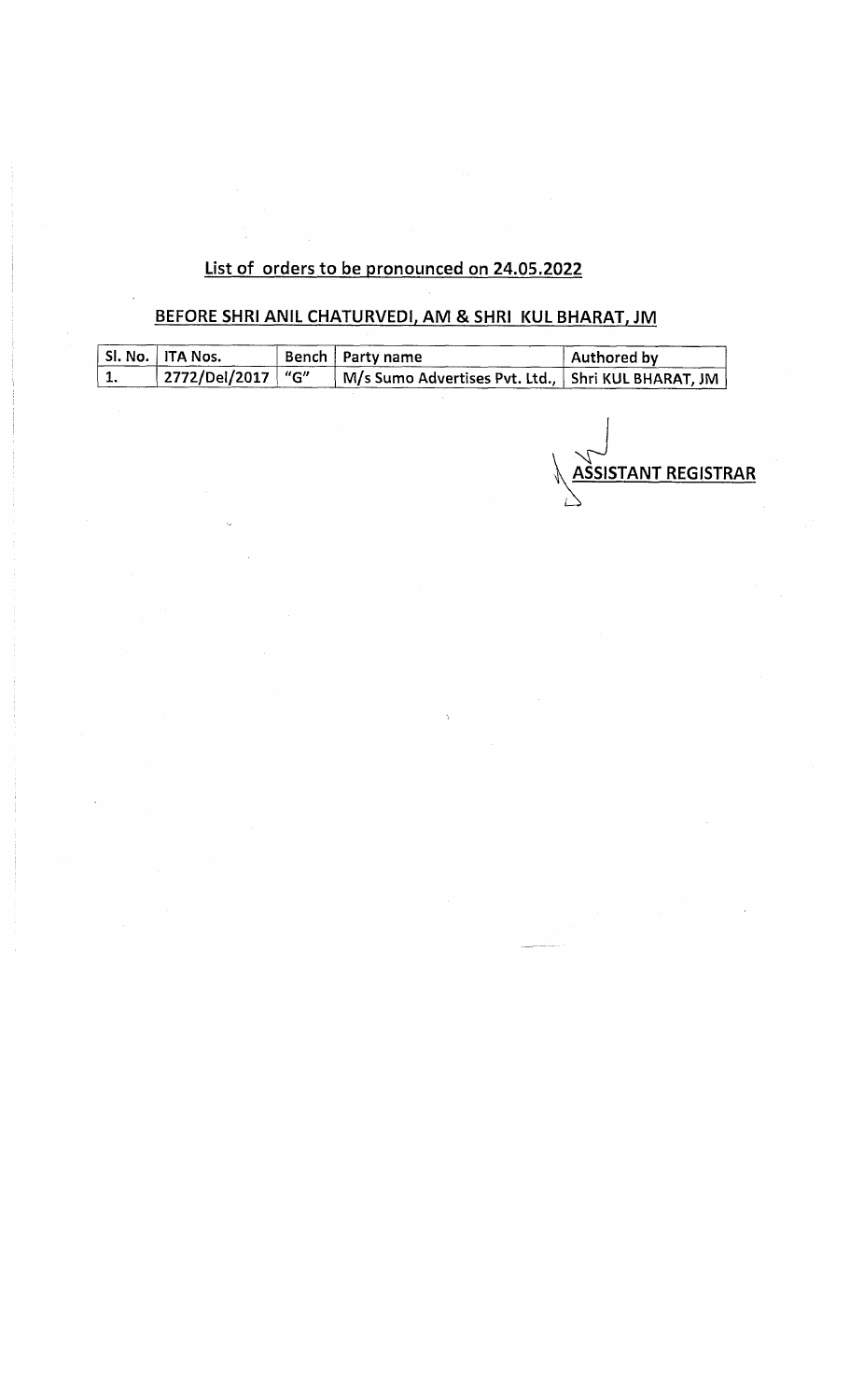# **List of orders to be pronounced on 24.05.2022**

# **BEFORE SHRI KUL BHARAT: JUDICIAL MEMBER**

| Sl. No. | <b>ITA Nos.</b> | <b>Bench</b> | Party name                          | Authored by                 |
|---------|-----------------|--------------|-------------------------------------|-----------------------------|
| 1.      | 8853/Del/2019   | "SMC"        | Jitendra Veer Singh                 | Shri KUL BHARAT, JM         |
| 2       | 3805/Del/2019   | "SMC"        | Shree yugal Jodi securities Pl Ltd. | Shri KUL BHARAT, JM         |
|         |                 |              |                                     | <b>AASSISTANT REGISTRAR</b> |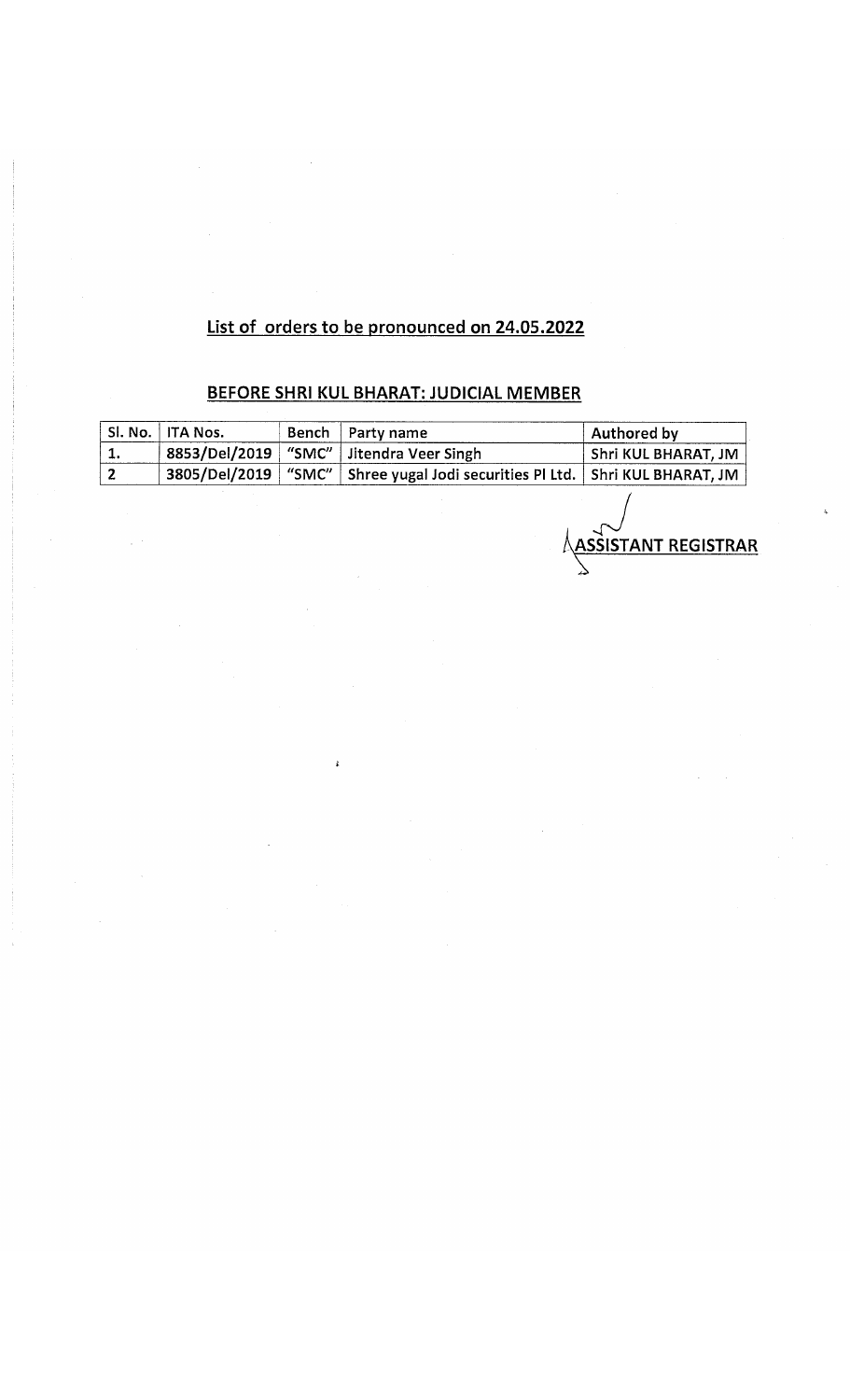#### **INCOME TAX APPELLATE TRIBUNAL DELHI BENCHES, NEW DELHI**

#### **LIST OF CASES TO BE PRONOUNCED ON : 24.5.2022 AT PM**

#### **BEFORE SHRI NARENDRA KUMAR BILLAIYA, ACCOUNTANT MEMBER AND SHRI CHALLA NAGENDRA PRASAD, JUDICIAL MEMBER**

| <b>S1. No.</b> | ITA/WTA/MA<br>NO.                          | Name of the case                                      | Bench &<br>Heard on | To be<br>pronounced by                   |
|----------------|--------------------------------------------|-------------------------------------------------------|---------------------|------------------------------------------|
| л.,            | ITA. No.<br>2376/Del/2019<br>A.Y. 2015-16. | ACIT Vs. Shri<br><b>Amardeep Singh</b><br>Bedi, N. D. | "A"<br>8.03.2022    | Shri Challa<br>Nagendra Prasad,<br>J. M. |

**I ASSISTANT REGISTRAR**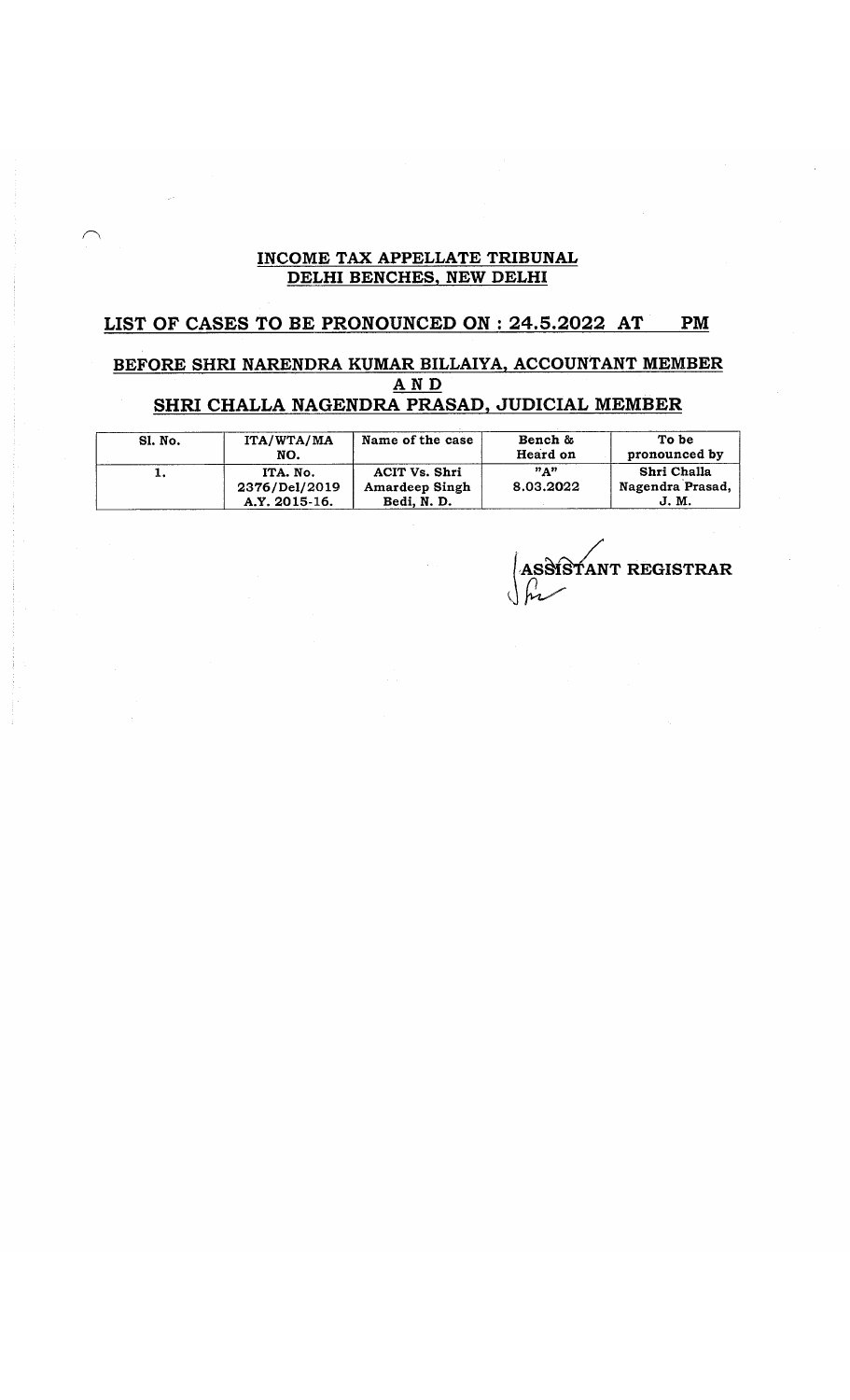#### **INCOME TAX APPELLATE TRIBUNAL, DELHI BENCHES, NEW DELHI**

#### **The Following orders pronounced by Sh. Anadee Nath Misshra, AM On 24/05/2022 at 10.30 A.M.**

| SI.<br>No. | Particulars of the case | Bench         | <b>Party Name</b>                          | 02 <sup>nd</sup> Member    |
|------------|-------------------------|---------------|--------------------------------------------|----------------------------|
| 1.         | ITA No.817/Del/2021     | $\mathbf{F}'$ | Prowiz Mansystems<br>Pvt. Ltd.             | Sh.<br>Saktijit<br>Day, JM |
| 2.         | ITA No.1297/Del/2021    | T'            | Ram Dhan Yaday                             | $, \,$<br>$\rightarrow$    |
| 3.         | ITA No.1292/Del/2021    | F'            | Roots Design India<br>Pvt. Ltd.            | $, -$ ,<br>, ,             |
| 4.         | ITA No.231/Del/2022     | $\mathbf{F}'$ | SVS<br>Guarding<br>Services                | , ,<br>, ,<br>, ,          |
| 5.         | ITA No.7687/Del/2018    | 'ቸ'           | M/s<br>Nirman<br>Yug<br>Yojna Vistar Trust | , ,<br>, ,<br>, ,          |

^Assistant Registrar